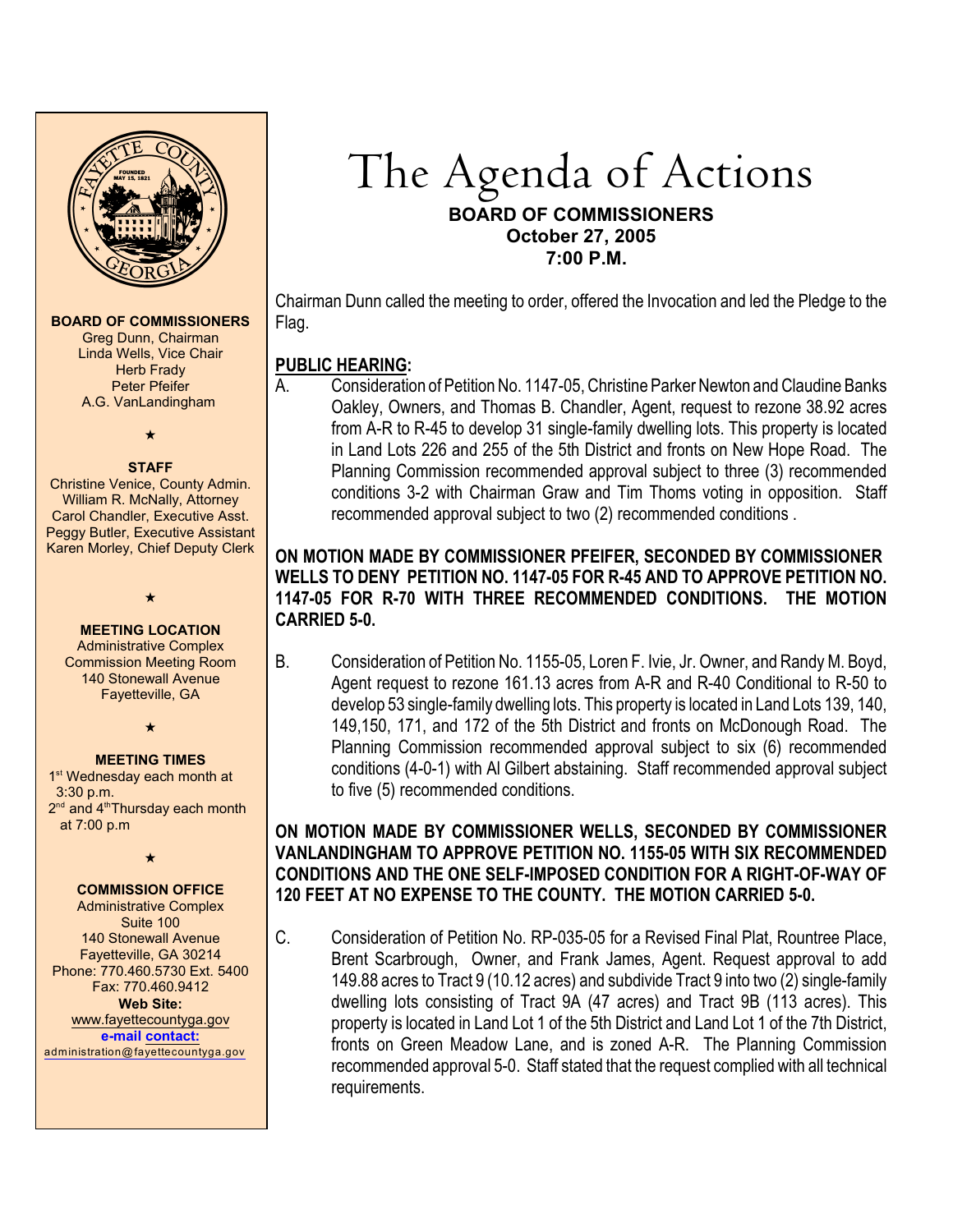**Agenda of Actions October 27, 2005 Page 2**

## **ON MOTION MADE BY COMMISSIONER WELLS, SECONDED BY COMMISSIONER PFEIFER TO APPROVE PETITION NO. RP-035-05. THE MOTION CARRIED 5-0.**

#### **NEW BUSINESS:**

D. Discussion by Chief Jack Krakeel regarding the adoption of the National Incident Management System.

#### **IT WAS THE CONSENSUS OF THE BOARD TO DISCUSS THIS ITEM FURTHER AT THE NOVEMBER 2, 2005 BOARD OF COMMISSIONERS MEETING.**

#### **CONSENT AGENDA: ON MOTION MADE BY COMMISSIONER WELLS, SECONDED BY COMMISSIONER VANLANDINGHAM TO APPROVE THE CONSENT AGENDA AS PRESENTED. THE MOTION CARRIED 5-0.**

- 1. Approval of request from Director of Central Support Services Mark Pullium to authorize the Chairman to execute documents to complete lease agreements with the Georgia Municipal Association in the amount of \$132,900 related to 6 vehicles purchased by the County from April, 2005 to September, 2005.
- 2. Approval of request from Director of Central Support Services Mark Pullium to authorize the Chairman to execute appropriation certificate to the Georgia Municipal Association for Fayette County's participation in the Georgia Local Government Equipment Lease Pool as budgeted for FY 2006.
- 3. Approval of staff recommendation to dispose of 43 old motor grader blades at the Public Works Department by trading them in toward the purchase of 48 new blades.
- 4. Approval of minutes for Board of Commissioners budget meeting held on May 18, 2005 and Board of Commissioners meetings held on September 7, 2005 and October 13, 2005.

#### **PUBLIC COMMENT:**

Members of the public are allowed up to five minutes each to address the Board on issues of concern other than those items which are on this evening's agenda.

**John Jones:** John Jones expressed concern regarding the progress of the Kenwood Park project. He said he appreciated the Board's zoning decisions regarding density in the North Fayette area. He also extended an invitation for the Board to attend the North Fayette Community Association meeting on November 19<sup>th</sup> at 10:00 a.m. at the North Fayette Elementary School.

#### **STAFF REPORTS:**